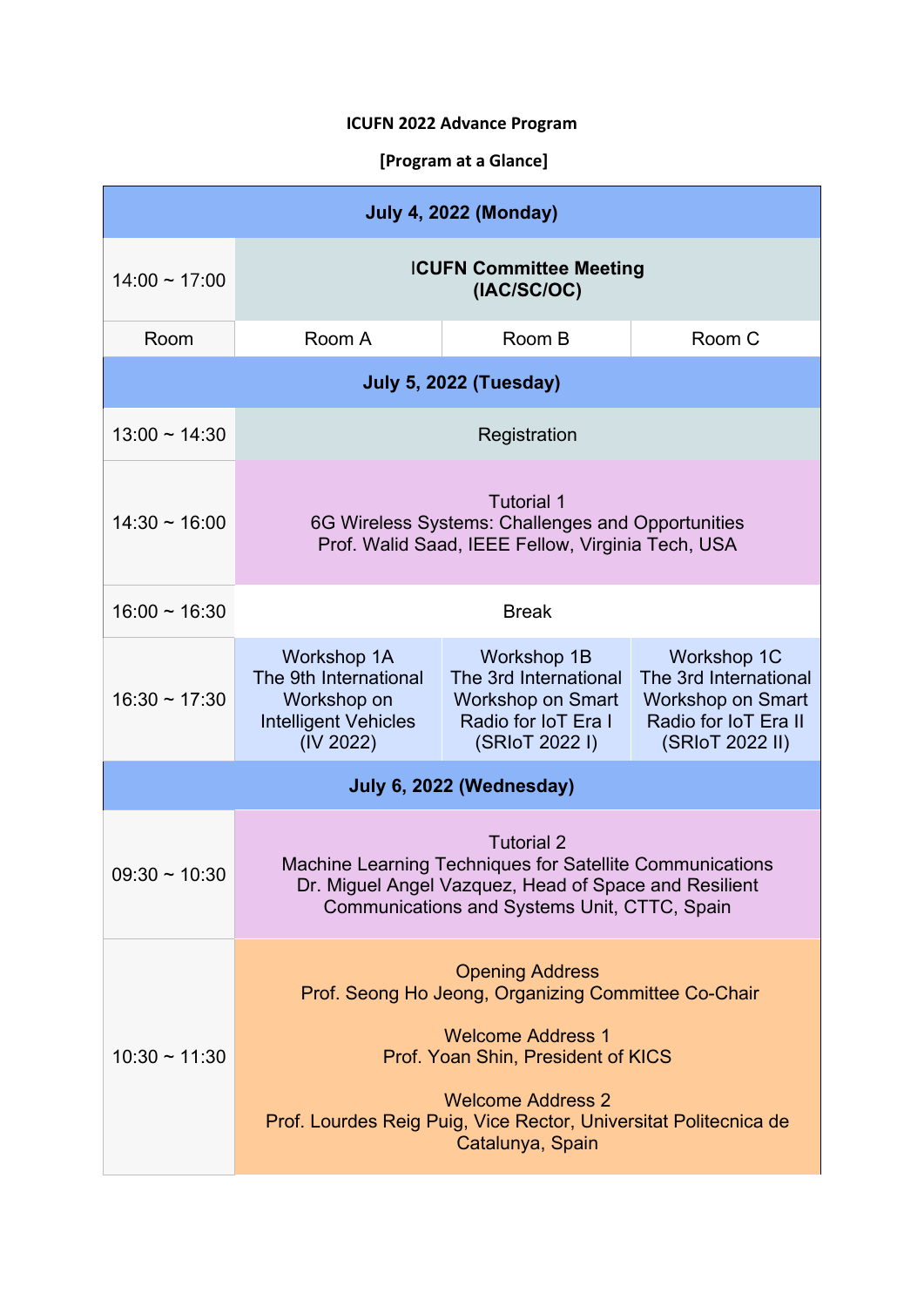|                                | <b>Keynote Speech 1</b><br>Reconfigurable Holographic Surfaces: A New Paradigm to<br><b>Holographic Communications for 6G</b><br>Prof. Lingyang Song, IEEE Fellow, Peking University                                                                                                                                                                      |                                                                                   |                                                                                    |  |  |  |
|--------------------------------|-----------------------------------------------------------------------------------------------------------------------------------------------------------------------------------------------------------------------------------------------------------------------------------------------------------------------------------------------------------|-----------------------------------------------------------------------------------|------------------------------------------------------------------------------------|--|--|--|
| $11:30 - 13:00$                | Lunch                                                                                                                                                                                                                                                                                                                                                     |                                                                                   |                                                                                    |  |  |  |
| $13:00 \sim 14:30$             | Session 1A<br>6G, 5G, PS-LTE, LTE-<br>R, LTE-Advanced                                                                                                                                                                                                                                                                                                     | Session 1B<br><b>Open Wireless</b><br>Networking                                  | <b>Session 1C</b><br><b>Future Internet and</b><br><b>Network</b>                  |  |  |  |
| $14:30 \sim 14:40$             | <b>Break</b>                                                                                                                                                                                                                                                                                                                                              |                                                                                   |                                                                                    |  |  |  |
| $14:40 \sim 16:10$             | <b>Session 2A</b><br><b>Al/Machine Learning</b><br>for Mobile<br>Communications                                                                                                                                                                                                                                                                           | Session 2B<br>Security and<br><b>Network</b><br>Management                        | <b>Session 2C</b><br><b>Al/Machine Learning</b><br>for Internet of Things<br>(IOT) |  |  |  |
| $16:10 \sim 16:40$             | <b>Break</b>                                                                                                                                                                                                                                                                                                                                              |                                                                                   |                                                                                    |  |  |  |
| $16:40 \sim 18:10$             | <b>Session 3A</b><br><b>Vehicular Ad-hoc</b><br>Networks and<br><b>Autonomous Vehicles</b>                                                                                                                                                                                                                                                                | <b>Session 3B</b><br><b>Ubiquitous</b><br>Computing and<br><b>Sensor Networks</b> | <b>Poster Session 1</b>                                                            |  |  |  |
| $18:30 \sim 20:30$             | <b>Banquet</b>                                                                                                                                                                                                                                                                                                                                            |                                                                                   |                                                                                    |  |  |  |
| <b>July 7, 2022 (Thursday)</b> |                                                                                                                                                                                                                                                                                                                                                           |                                                                                   |                                                                                    |  |  |  |
| $09:30 \sim 10:30$             | <b>Keynote Speech 2</b><br>Joint Radar and Communication Design: Applications, State-of-the-<br>Art and the Road Ahead<br>Prof. Lajos Hanzo, IEEE Life Fellow, University of Southampton, UK<br><b>Keynote Speech 3</b><br>A Light in Digital Darkness: Free Space Optics to Connect the<br>Unconnected<br>Prof. Mohamed-Slim Alouini, IEEE Fellow, KAUST |                                                                                   |                                                                                    |  |  |  |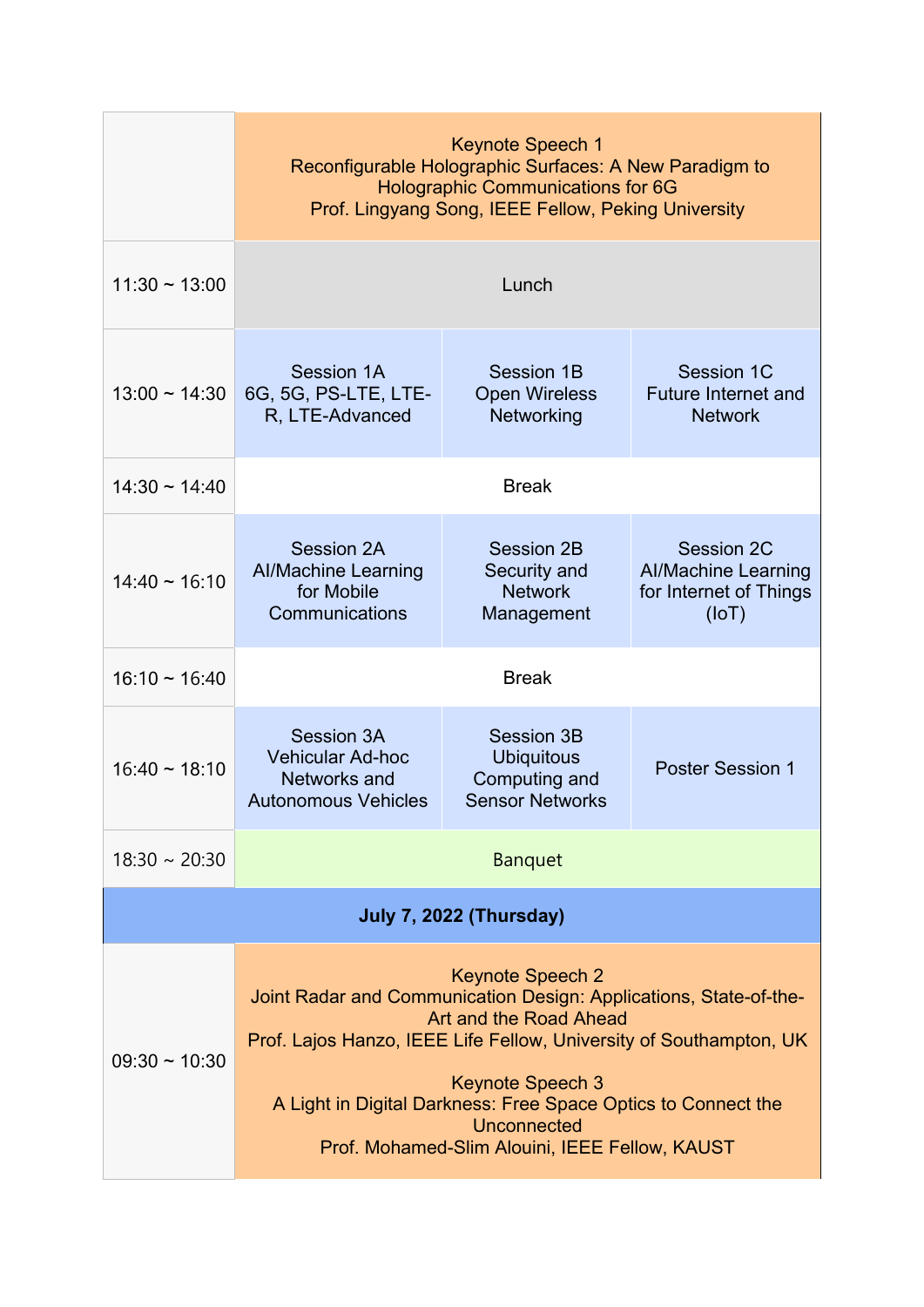| $10:30 \sim 11:30$                      | <b>Tutorial 3</b><br>Simulation Acceleration and Inverse Design with Artificial Intelligence<br>Prof. Junhee Seok, Korea University                                        |                                                                                                        |                         |  |  |  |
|-----------------------------------------|----------------------------------------------------------------------------------------------------------------------------------------------------------------------------|--------------------------------------------------------------------------------------------------------|-------------------------|--|--|--|
| $11:30 \sim 13:00$                      | Lunch                                                                                                                                                                      |                                                                                                        |                         |  |  |  |
| $13:00 \sim 14:00$                      | <b>Tutorial 4</b><br>A Paradigm Shift in Future Networks with Quantum Deep Learning<br>Prof. Joongheon Kim, IEEE ComSoc Distinguished Lecturer, Korea<br><b>University</b> |                                                                                                        |                         |  |  |  |
| $14:00 \sim 14:30$                      | <b>Break</b>                                                                                                                                                               |                                                                                                        |                         |  |  |  |
| $14:30 - 16:00$                         | <b>Session 4A</b><br><b>Cloud Computing and</b><br><b>Networks</b>                                                                                                         | <b>Session 4B</b><br>SDN, Security, and<br><b>Network</b><br>Virtualization                            | <b>Poster Session 2</b> |  |  |  |
| $16:00 \sim 16:30$                      | <b>Break</b>                                                                                                                                                               |                                                                                                        |                         |  |  |  |
| $16:30 \sim 18:10$                      | Session 5A<br>Machine Learning and<br>Computational<br>Intelligence                                                                                                        | <b>Session 5B</b><br>6G, 5G, Computer<br><b>Vision Applications</b><br>& Autonomous<br><b>Vehicles</b> | <b>Poster Session 3</b> |  |  |  |
| <b>July 8, 2022 (Friday)</b>            |                                                                                                                                                                            |                                                                                                        |                         |  |  |  |
| $9:30 \sim 11:00$                       | Session 6A<br><b>Cyber-Physical System</b><br>(CPS) & Information<br><b>Networks</b>                                                                                       | Session 6B<br><b>Network Theory</b><br>and Network<br><b>Science</b>                                   | <b>Poster Session 4</b> |  |  |  |
| Closing                                 |                                                                                                                                                                            |                                                                                                        |                         |  |  |  |
| * Tentative Schedule, Subject to change |                                                                                                                                                                            |                                                                                                        |                         |  |  |  |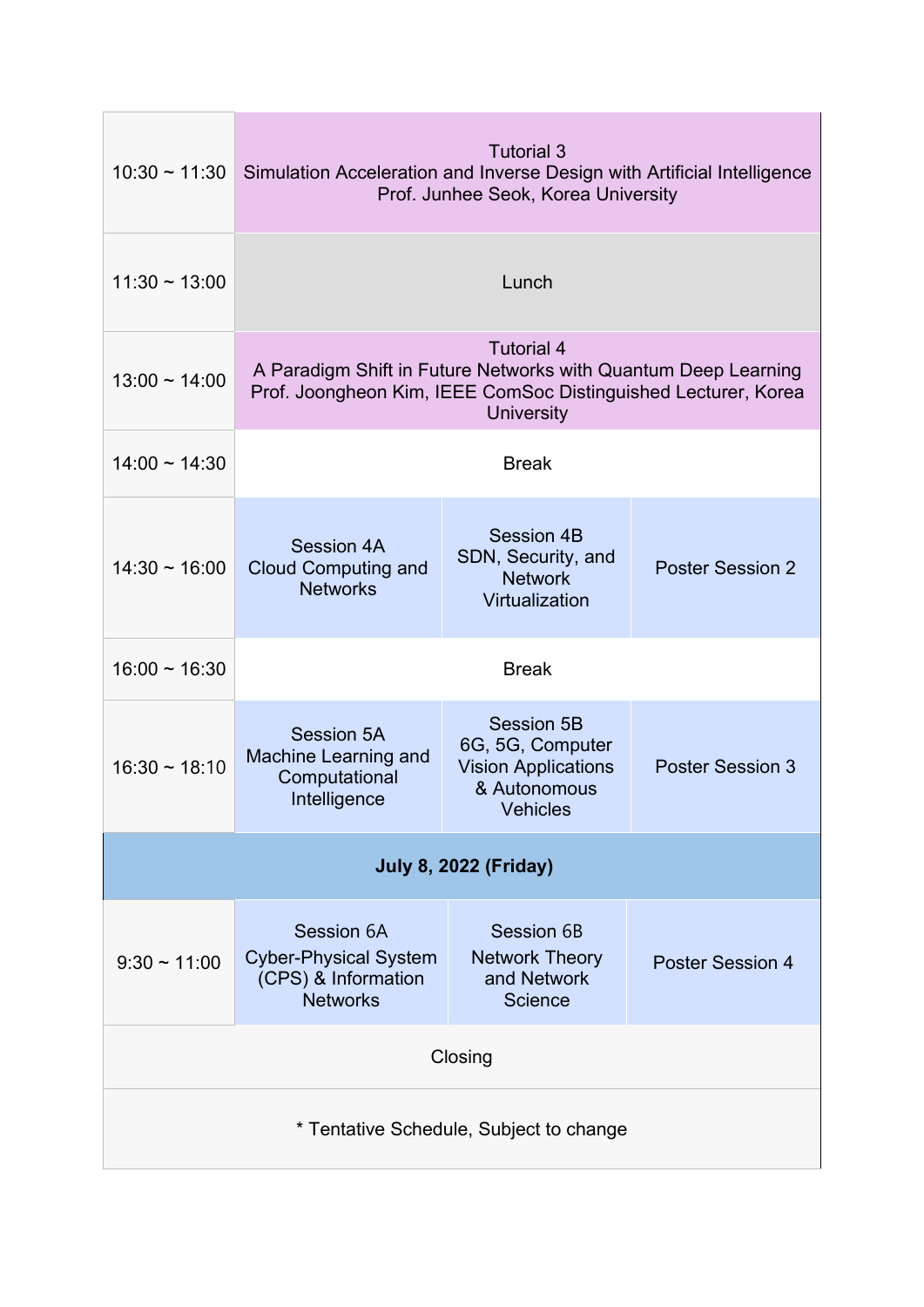#### **[ICFU 2022 Technical Sessions]**

**Session 1A: 6G, 5G, PS-LTE, LTE-R, LTE-Advanced**

#### **Session Chair: TBA**

**Room B, Time 13:00 ~ 14:30**

**1A.1: 1570810472 Rate Splitting Multiple Access for a MISO SWIPT System Aided by a Power Beacon**

*Mario Rodrigo Camana, Carla Estefania Garcia and Insoo Koo (University of Ulsan, Korea (South))*

**1A.2: 1570803533 Throughput Improvement by Transmit 3D Beamforming and MCS Incorporating 1024-QAM**

*Kentaro Yoda, Takumi Yasaka and Hiroyuki Otsuka (Kogakuin University, Japan)*

**1A.3: 1570808251 Reflection Design with LS Channel Estimation for RIS-Enhanced OFDM Systems**

*Fan-Shuo Tseng and Tsang-Yi Wang (National Sun Yat-sen University, Taiwan)*

### **1A.4: 1570801359 A Low-Complexity Multiuser Adaptive Modulation Scheme for MRC Receivers in Massive MIMO Systems**

*Amin Radbord (University of Guilan, Iran); Mohammed Abdel-Hafez (United Arab Emirates University, United Arab Emirates); Mohammadreza Amini (Carleton University, Canada)*

**1A.5: 1570806936 Characteristics of Transmit Power Allocation for Poor Conditioned End Devices in LPWAN with Peak Detection Based Carrier Sense** 

*Shusuke Narieda (Mie University, Japan); Takeo Fujii (The University of Electro-Communications, Japan)*

**Session 1B: Open Wireless Networking**

**Session Chair: TBA**

**Room B, Time 13:00 ~ 14:30**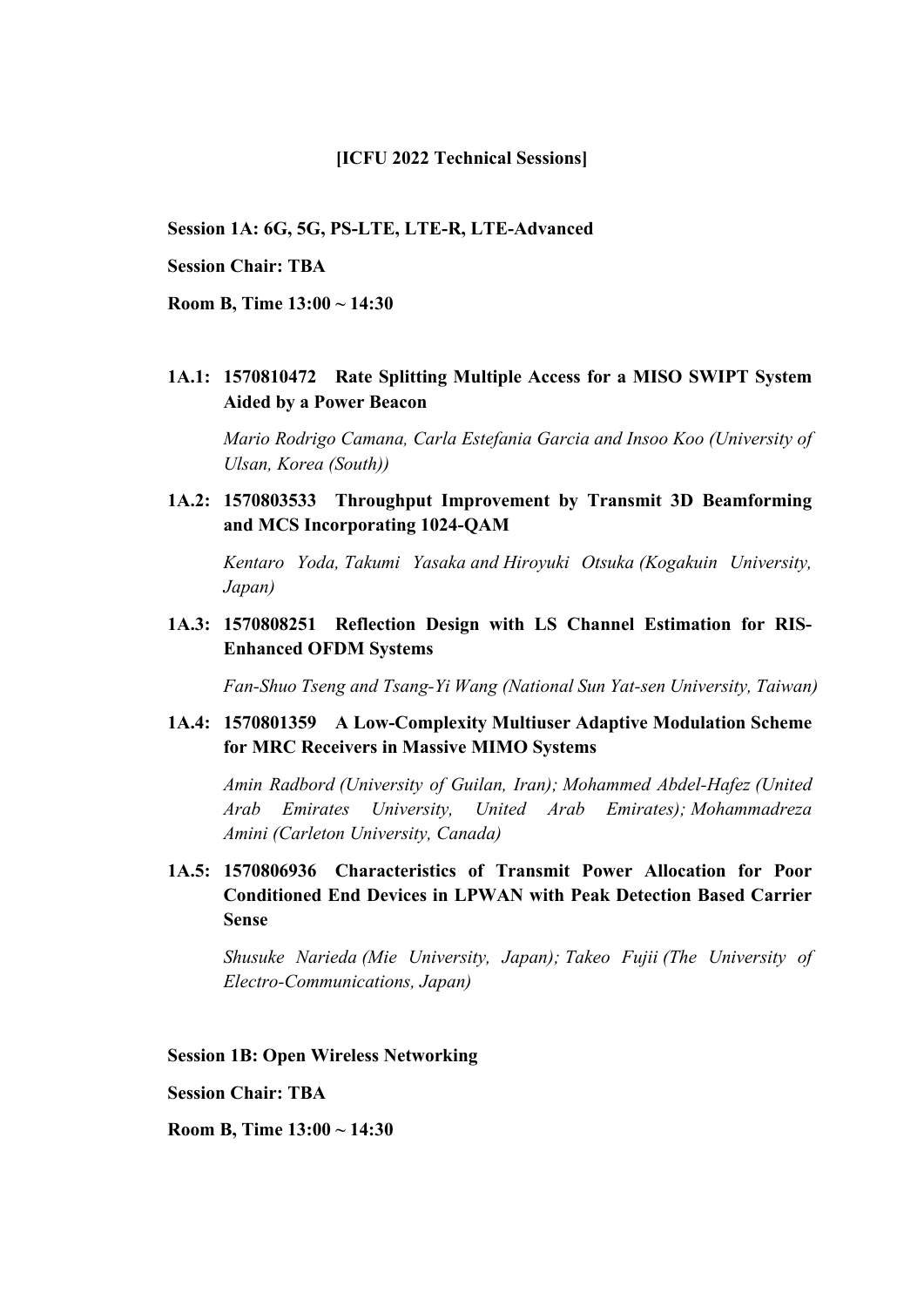## **1B.1: 1570803586 On Designing Interfaces to Access Deep Learning Inference Services**

*Seung Woo Kum (Korea Elecronics Technology Institute, Korea (South)); Seungtaek Oh (Korea Electronics Technology Institute, Korea (South)); Jc Yeom (KETI, Korea (South)); Jaewon Moon (Korea Electronics Technology Institute, Korea (South))*

## **1B.2: 1570800151 Real-Time Dynamic Traffic Scheduling for Medical Applications on IEEE 802.15.6**

*Guilherme Gil (University of Aveiro, Portugal); Paulo Pedreiras (University of Aveiro & Instituto de Telecomunicacoes, Portugal); Luís Moutinho (University of Aveiro, Portugal)*

## **1B.3: 1570812294 Spectrum Based Traffic Classification in Wireless Network Using Deep Hybrid Neural Network**

*Md. Habibur Rahman, Raihan Bin Mofidul and Yeong Min Jang (Kookmin University, Korea (South))* 

**1B.4: 1570800427 QoE Comparison of Retransmission and AL-FEC on Audiovisual Groupcast over Wireless LANs** 

*Toshiro Nunome and Minoru Ishida (Nagoya Institute of Technology, Japan)*

**1B.5: 1570800240 Dynamic Adaptive Agent with Critical Movement Detection for the Next Generation of Spatial Reuse** 

*Yoshima Syach Putri, Dion Tanjung, Kim DongHyun and Jong Deok Kim (Pusan National University, Korea (South))* 

### **Session 1C: Future Internet and Network**

- **Session Chair: TBA**
- **Room C, Time 13:00 ~ 14:30**
- **1C.1: 1570805928 Intelligent Addressing and Routing Strategy for Smart Devices on Interactive Internet of Everything Platforms**

*Pradheep Kumar Kamalasekaran (Assistant Professor & BITS Pilani, India); Srinivasan Narayansamy and Murali Bhaskaran Bhaskaran (Rajalakshmi Engineering College, India)*

**1C.2: 1570803860 Optimization of Millimeter-Wave Base Station Deployment in 5G Networks** 

*Qingwen Zeng (BNU-HKBU United International College, China)*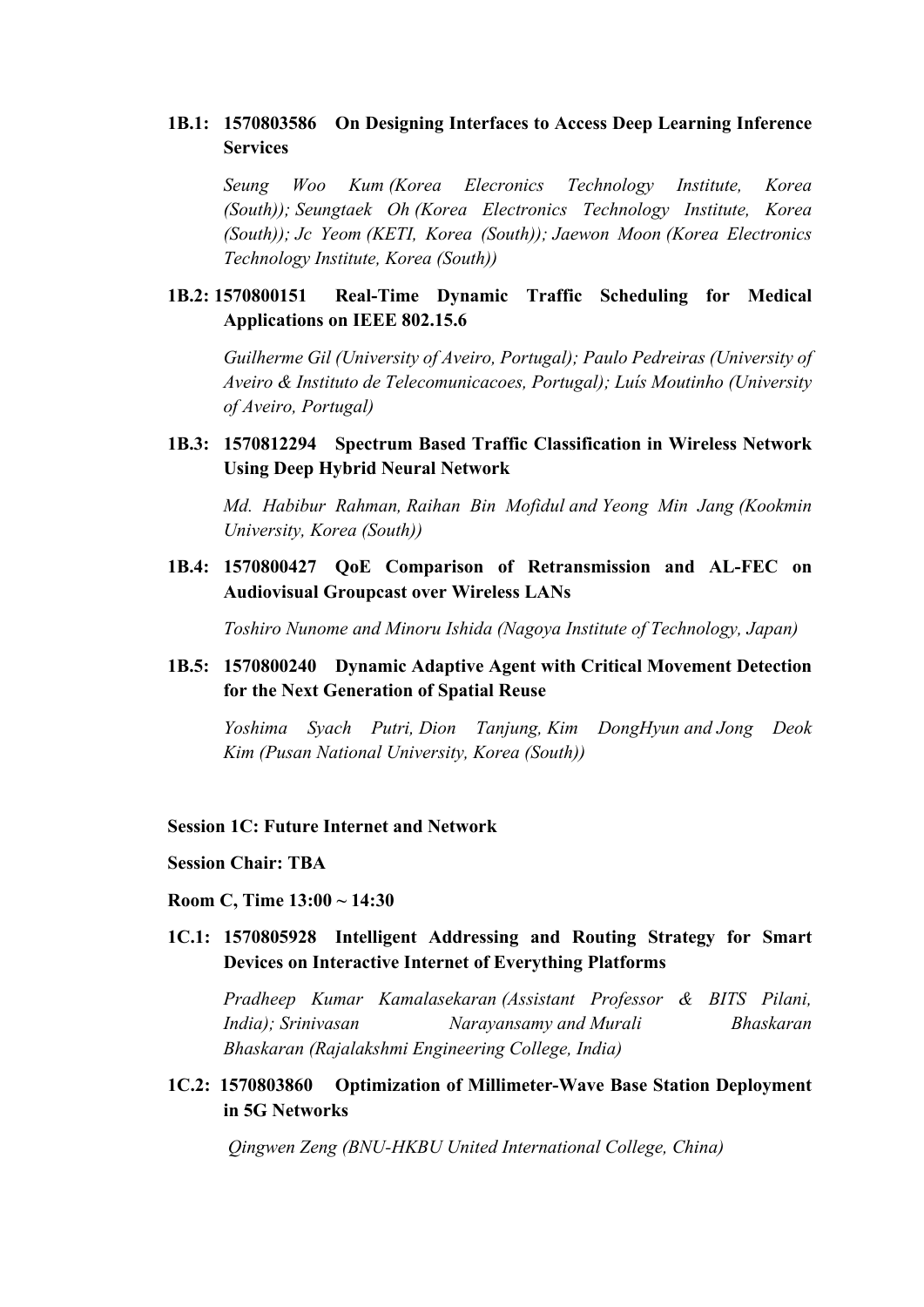## **1C.3: 1570803719 Centralized Ultra-Precision Service Control System for Providing Ultra-Precision Services in Large-Scale Deterministic Networks**

*Eung Ha Kim and Yeoncheol Ryoo (ETRI, Korea (South))*

## **1C.4: 1570805081 Deep Neural Network Based Parallel Signal Detection in SM-OFDM System**

*Zhang, Zhiquan Bai, Kaiyue Yang and Abeer Mohamed (Shandong University, China); Kyung Sup Kwak (Inha University, Korea (South)); Xinhong Hao (Beijing Institute of Technology, China)*

## **1C.5: 1570804936 Beamspace Based AIC and MDL Algorithm for Counting the Number of Signals in Specific Range**

*Suk-seung Hwang, Heui-Seon Park and Seokjoo Shin (Chosun University, Korea (South)); Jae-Young Pyun (Chosun University & Dept. of Information and Communication Engineering, Korea (South))*

## **Session 2A: AI/Machine Learning for Mobile Communications**

#### **Session Chair: TBA**

#### **Room A, Time 14:40 ~ 16:10**

## **2A.1: 1570803310 Channel BlaQLisT: Channel Blacklist Using Q-Learning for TSCH**

*Junmyeung Kim and Sang-Hwa Chung (Pusan National University, Korea (South))* 

## **2A.2: 1570806899 Deep Learning Based Signal Detection in Dual Mode Generalized Spatial Modulation**

*Kaiyue Yang, Zhiquan Bai, Jinmei Zhang and Ke Pang (Shandong University, China); Xinhong Hao (Beijing Institute of Technology, China)*

### **2A.3: 1570810499 An Explainable Multi-Task Learning Approach for RF-Based UAV Surveillance Systems**

*Rubina Akter (Kumoh National Institute of Technology & Networked Systems Laboratory, Korea (South)); Sang Van Doan (Vietnam Naval Academy, Vietnam & ICT CRC, Kumoh National Institute of Technology, Korea (South)); Ahmad Zainudin and Dong Seong Kim (Kumoh National Institute of Technology, Korea (South))* 

## **2A.4: 1570810697 Dependability Prediction with Logical Link Correlation for Industrial Wireless Communication Systems**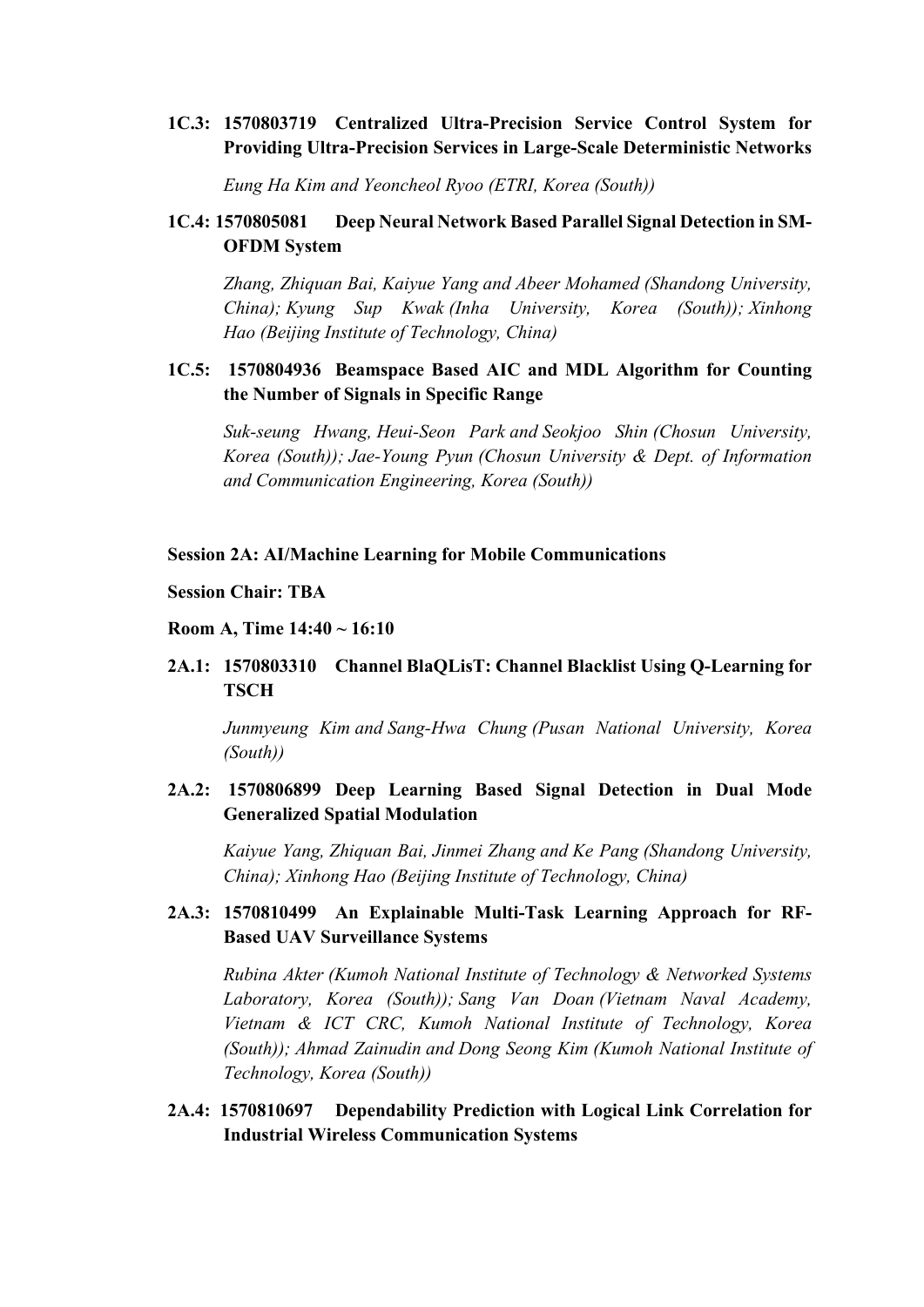*Danfeng Sun (Institut f. Automation und Kommunikation, Germany); Zeyun Xiao and Huifeng Wu (Hangzhou Dianzi University, China)*

# **2A.5: 1570810531 DNN Aided PSO Based-Scheme for a Secure Energy Efficiency Maximization in a Cooperative NOMA System with a Non-Linear EH**

*Carla Estefania Garcia, Mario Rodrigo Camana and Insoo Koo (University of Ulsan, Korea (South))*

#### **Session 2B: Security and Network Management**

#### **Session Chair: TBA**

#### **Room B, Time 14:40 ~ 16:10**

## **2B.1: 1570800977 Ethereum Based Storage Aware Mining for Permissioned Blockchain Network**

*Ikechi Igboanusi, Allwinnaldo Allwinnaldo and Revin Naufal Alief (Kumoh National Institute of Technology, Korea (South)); Muhammad Rasyid Redha Ansori (Kumoh National Institute of Technology, Gumi, Korea (South)); Jae-Min Lee and Dong Seong Kim (Kumoh National Institute of Technology, Korea (South))*

# **2B.2: 1570810656 RPL Authenticated Mode Evaluation: Authenticated Key Exchange and Network Behavioral**

*Arif Burak Ordu and Mehmet Bayar (Istanbul Technical University & Aselsan Inc., Turkey); Berna Ors (Istanbul Technical University, Turkey)*

### **2B.3: 1570806562 Blockchain-Based Secure Ambulance-To-Everything Communications in Emergency Rescue Operations**

*Chakkaphong Suthaputchakun (Bangkok University, Thailand); Yue Cao (Wuhan University, China)*

## **2B.4: 1570810133 Joint Power and Subcarrier Allocation in Multi-Cell Multi-Carrier NOMA**

*Subhankar Banerjee (University of Maryland, USA); Chung Shue Chen (Nokia Bell Labs, France); Marceau Coupechoux (LTCI, Télécom Paris, Institut Polytechnique de Paris, France); Abhishek Sinha (Tata Institute of Fundamental Research, India)*

# **2B.5: 1570803369 Intent-Based 5G UPF Configuration via Kubernetes Operators in the**

*Akos Leiter and Attila Hegyi (Nokia Bell Labs, Hungary); Istvan Kispal (Nokia - Bell Labs Research, Hungary); Nandor Galambosi (Nokia Bell labs,*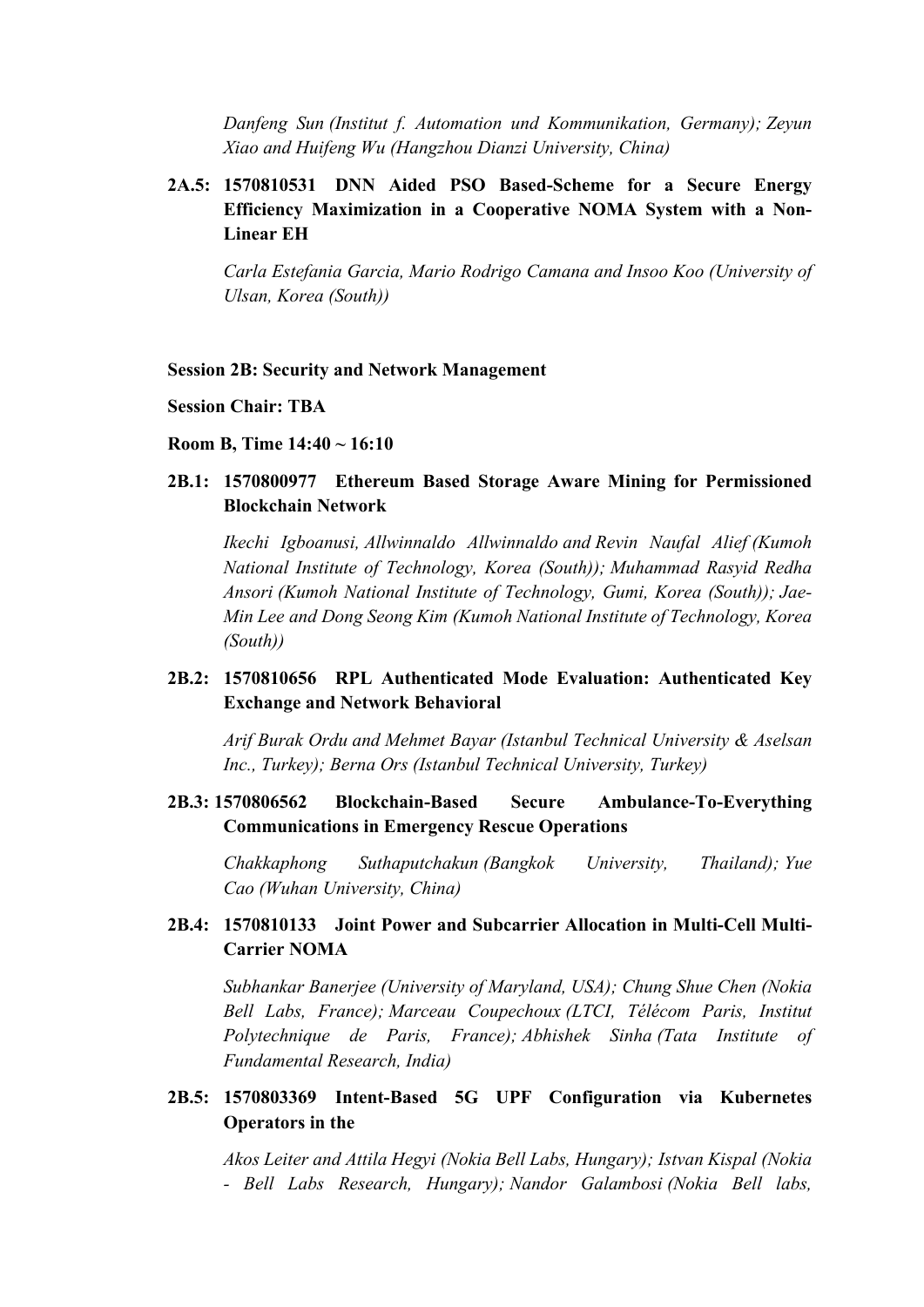*Hungary); Peter Fazekas (Budapest University of Technology and Economics, Hungary); Peter Kulics, Péter Hegyi and Jozsef Biro (Nokia Bell Labs, Hungary)*

### **Session 2C: AI/Machine Learning for Internet of Things (IoT)**

- **Session Chair: TBA**
- **Room C, Time 14:40 ~ 16:10**
- **2C.1: 1570794073 Implicit Multi-Hop Communication Scheme Based on Overhearing in IoT LoRa Networks**

*Dick Mugerwa, Euisin Lee, Youngju Nam, Hyunseok Choi and Yongje Shin (Chungbuk National University, Korea (South)); Hyunchong Cho (Chungbuk National University & Research Institute for Computer and Information Communication, Korea (South))*

**2C.2: 1570804922 Deep Learning and Power Allocation Analysis in NOMA System** 

*Mohammad Gaballa (Brunel University London, United Kingdom (Great Britain))*

**2C.3: 1570800986 Unslotted CSMA/CA Mechanism with Reinforcement Learning of Wi-SUN MAC Layer**

*Sihyeon Lee and Sang-Hwa Chung (Pusan National University, Korea (South))*

**2C.4: 1570804240 Unicast Subslot Scheduling for Wi-SUN FAN System with Packet Collision Reduction** 

*Hee-Jun Lee and Sang-Hwa Chung (Pusan National University, Korea (South))*

**2C.5: 1570804897 Lightweight P2P-RPL for Efficient P2P Communication in 6TiSCH Networks** 

*Jeongbae Park and Sang-Hwa Chung (Pusan National University, Korea (South))*

### **Session 3A: Vehicular Ad-hoc Networks and Autonomous Vehicles**

### **Session Chair: TBA**

**Room A, Time 16:40 ~ 18:10**

**3A.1: 1570806493 Enhanced Velocity Estimation Based on Joint Doppler Frequency and Range Rate Measurements**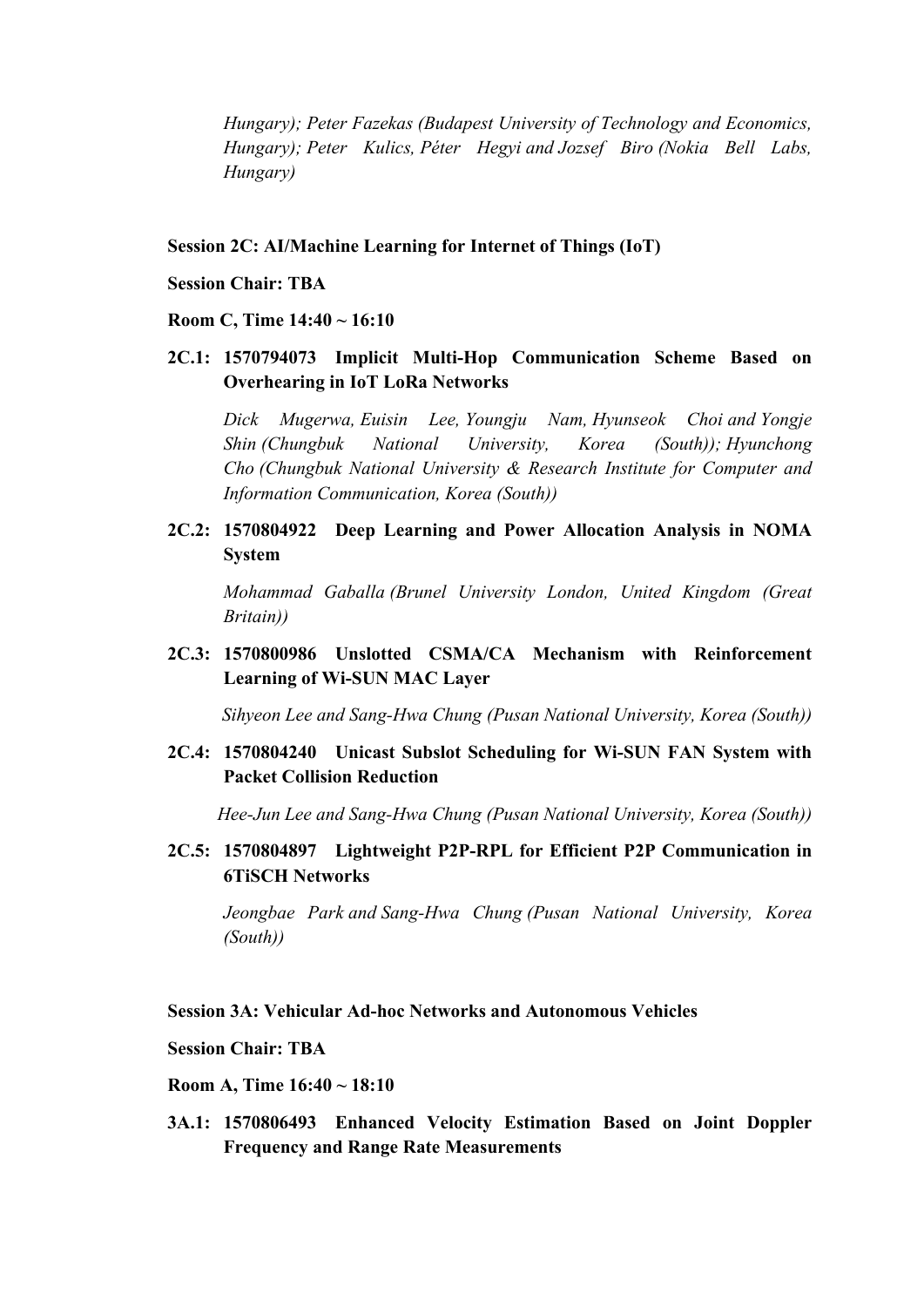*Sohee Lim, Jaehoon Jung and Jihye Kim (Seoul National University, Korea (South)); Jeongsik Choi (Kyungpook National University, Korea (South)); Seong-Cheol Kim (Seoul National University, Korea (South))*

## **3A.2: 1570806937 Cyber Threats and Cybersecurity Reassessed in UAVs Assisted Cyber Physical Systems**

*Majumder Haider, Imtiaz Ahmed and Danda B. Rawat (Howard University, USA)*

# **3A.3: 1570804877 Object Detection Performance According to Packet Loss of C-V2X**

*Eunmin Choi (DGIST, Korea (South)); Dongyoon Kwon and Kyungtae Kim (Daegu Gyeongbuk Institute of Science and Technology, Korea (South)); Ji-Woong Choi (DGIST, Korea (South))*

# **3A.4: 1570800767 Decentralized Collaborative Decision-Making for Topology Building in Mobile Ad-Hoc Networks**

*Philipp Helle, Sergio Feo Arenis, Kevin Shortt and Carsten Strobel (Airbus, Germany)*

# **3A.5: 1570817436 Introduction to Secure Computing Methods in Unmanned Aerial Vehicles**

*Soohyun Park and Minjae Yoo (Korea University, Korea (South)); Soyi Jung (Hallym University, Korea (South)); Minseok Choi (Kyung Hee University, Korea (South)); Joongheon Kim (Korea University, Korea (South))*

#### **Session 3B: Ubiquitous Computing and Sensor Networks**

#### **Session Chair: TBA**

#### **Room B, Time 16:40 ~ 18:10**

#### **3B.1: 1570804250 An Autonomous Sailboat for Environment Monitoring**

*Yee-Teng Ang and Wey-Kean Ng (Universiti Sains Malaysia, Malaysia); Jian Wan (Aston University, United Kingdom (Great Britain)); Chee Su-Yin (Universiti Sains Malaysia, Malaysia); Firth Louise (University of Plymouth, United Kingdom (Great Britain))*

## **3B.2: 1570806934 Accident Detection and Road Condition Monitoring Using Blackbox Module**

*Insan Arafat Jahan (IUT, Bangladesh); Insan Arafat Jamil (CUET, Bangladesh); Mohammad Shakhawat Hossain Fahim (BRAC University, Bangladesh); Armana Sabiha Huq (BUET, Bangladesh); Fahim*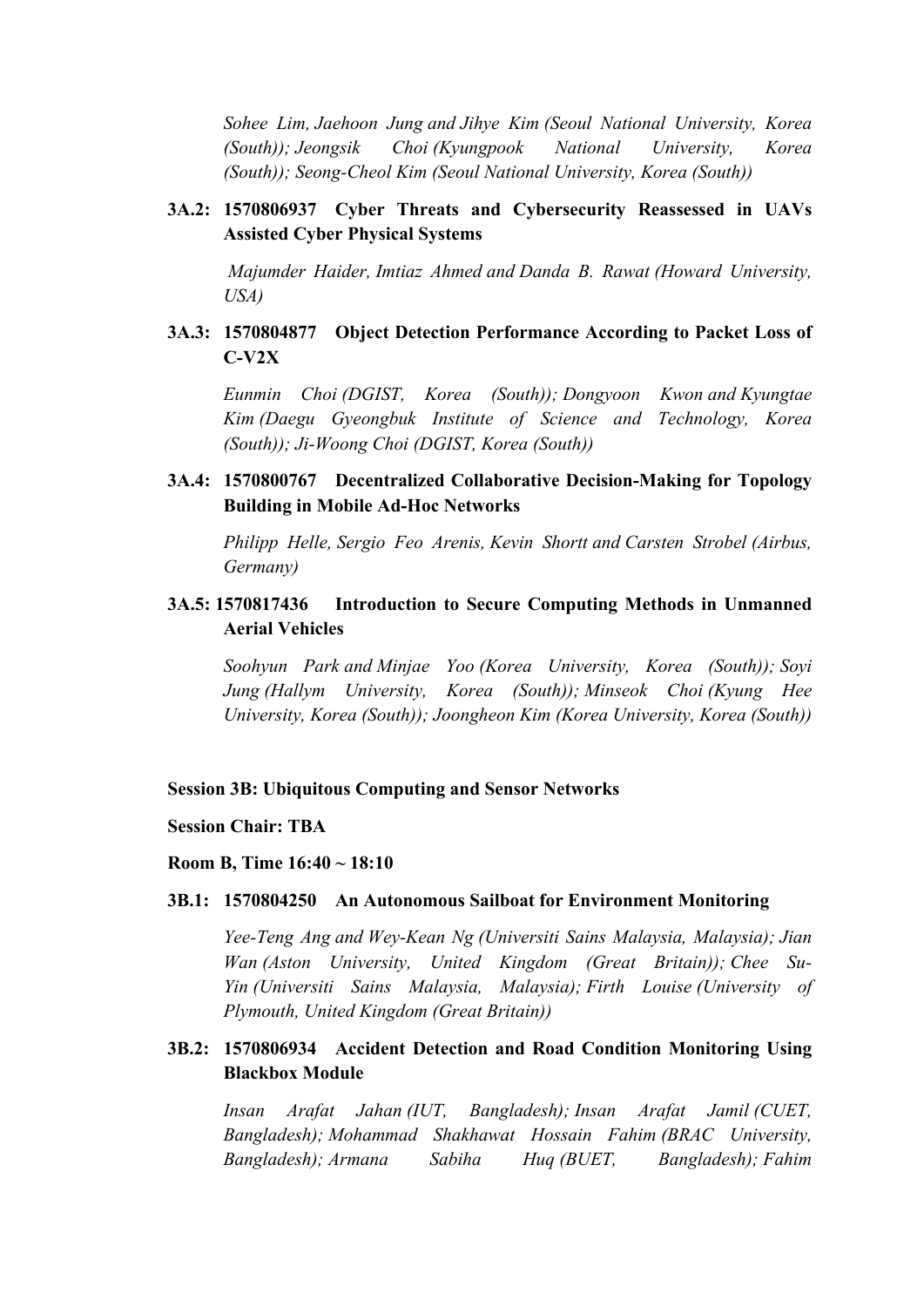*Faisal and Mirza Muntasir Nishat (Islamic University of Technology, Bangladesh)*

### **3B.3: 1570804817 Reinforcement Learning-Based MAC for Reconfigurable Intelligent Surface-Assisted Wireless Sensor Networks**

*Faisal Ahmed, Ethungshan Shitiri and Ho-Shin Cho (Kyungpook National University, Korea (South))*

## **3B.4: 1570806274 TinyML Smart Sensor for Energy Saving in IoT Precision Agriculture Platform**

*Nicolas Chollet (ECE Paris & LISV - Université de Paris Saclay, France); Naila Bouchemal (ECE Paris, France); Amar Ramdane-Cherif (Université de Versailles St.-Quentin en Yvelines & LISV Laboratory, France)*

# **3B.5: 1570803512 Design of Middle Range Microwave Power Transfer (MPT) System for the Mobile Power Receiver**

*Changyoung An and Heung-Gyoon Ryu (Chungbuk National University, Korea (South))*

#### **Session 4A: Cloud Computing and Networks**

#### **Session Chair: TBA**

#### **Room A, Time 14:30 ~ 16:00**

### **4A.1: 1570806914 A Survey of Autoscaling in Kubernetes**

*Younghan Kim and Dai Dinh Vu (Soongsil University, Korea (South))*

### **4A.2: 1570800958 Modelling the Offload of AI Tasks in Mobile Clouds**

*Zhiyan Chen and Ligang He (University of Warwick, United Kingdom (Great Britain))*

**4A.3: 1570810582 Design and Development of Server-Client Cooperation Framework for Federated Learning** 

*Jongbin Park (Korea Electronics Technology Institute & KETI, Korea (South))*

### **4A.4: 1570800410 Optimum Control Method of Workload Placement and Air Conditioners in a GPU Server Environment**

*Nakazato Hikotoshi (NTT Network Service Systems Laboratories, Japan); Seisuke Arai (NTT, Japan); Masashi Kaneko (NTT Corporation, Japan)*

**4A.5: 1570800666 Temperature-Compensated Overcharge Protection Indirect Measurement Circuit**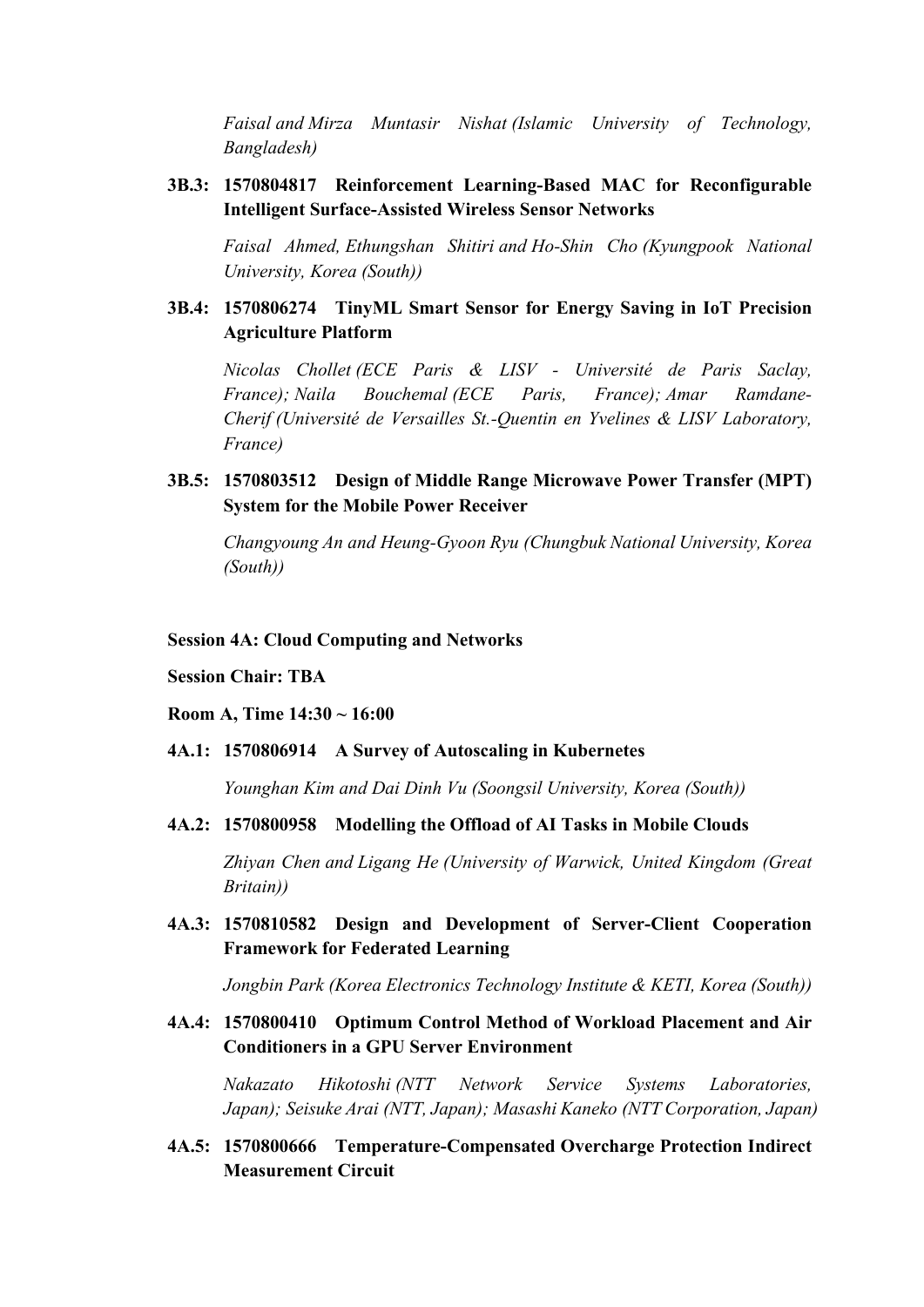*JinUk Yeon and KunSik Kim (Sunmoon University, Korea (South)); Innyeal Oh (Sunmoon University & WiseJet Inc., Korea (South))*

#### **Session 4B: SDN, Security, and Network Virtualization**

#### **Session Chair: TBA**

#### **Room B, Time 14:30 ~ 16:00**

**4B.1: 1570800673 Performance Analysis of Python Based SDN Controllers over Real Internet Topology**

*Jisi Chandroth, Jehad Ali and Byeong-hee Roh (Ajou University, Korea (South))*

### **4B.2: 1570803820 An NFV-Based Scheduling and Flexible Deployment Scheme for RaaS Functions in Cloud Data Centers**

*Tseng Hsueh-Wen (National Chung-Hsing University, Taiwan); Ting-Ting Yang (National Defense University, Taiwan); Pei-Shan Chen (National Chung-Hsing University, Taiwan)*

#### **4B.3: 1570799510 Assessing the RPKI Validator Ecosystem**

*Paul Friedemann (Universität der Bundeswehr München, Germany); Nils Rodday (Universität der Bundeswehr München, Germany & University of Twente, The Netherlands); Gabi Dreo Rodosek (Universität der Bundeswehr München, Germany)*

#### **4B.4: 1570801569 Privacy-Preserving Surveillance for Smart Cities**

*Ijaz Ahmad (Chosun University, Korea (South)); Eunkyung Kim (Hanbat National University, Korea (South)); Suk-seung Hwang and Seokjoo Shin (Chosun University, Korea (South))*

## **4B.5: 1570801998 Software-Defined Networking: A New Approach to Fifth Generation Networks - Security Issues and Challenges Ahead**

*Behrooz Daneshmand (ITMO University, Russia); Tu Anh Le (University ITMO, Kronverkskiy Prospekt, 49, St Petersburg, Russia)*

#### **Session 5A: Machine Learning and Computational Intelligence**

#### **Session Chair: TBA**

**Room A, Time 16:30 ~ 18:00**

#### **5A.1: 1570811364 Efficient Device-Edge Inference for Disaster Classification**

*Nathaniel Tan Sze Yang (Universiti Tunku Abdul Rahman, Malaysia); Tham Mau Luen (UTAR, Malaysia); Sing Yee Chua and Ying Loong Lee (Universiti*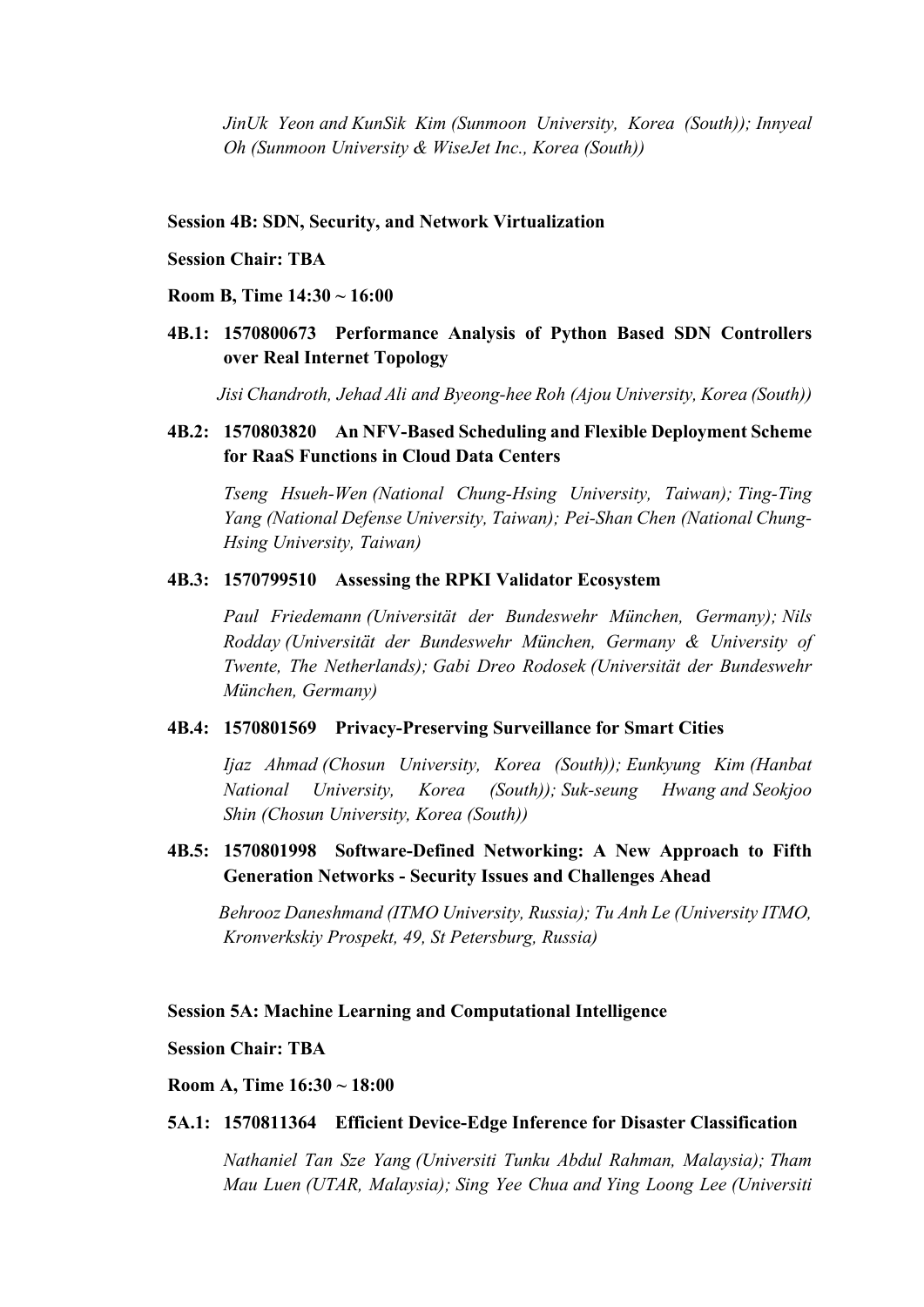*Tunku Abdul Rahman, Malaysia); Yasunori Owada (National Institute of Information and Communications Technology, Japan); Suvit Poomrittigul (Pathumwan Institute of Technology, Thailand)*

## **5A.2: 1570806885 Evaluating Correctness of Reinforcement Learning Based on Actor-Critic Algorithms**

*Youngjae Kim, Manzoor Hussain, Jae-Won Suh and Jang-Eui Hong (Chungbuk National University, Korea (South))*

# **5A.3: 1570806943 Leveraging Vehicular Communications in Automatic VRUs Accidents Detection**

*Bruno Ribeiro (University of Minho, Portugal); Alexandre Santos (University of Minho & Centro Algoritmi, Portugal); Maria João M. R. da C. Nicolau (Universidade do Minho & Centro ALGORITMI, Portugal)*

# **5A.4: 1570798670 Signal Relaying Method for High Data Rate in the MIMO System**

*Yong-An Jung, Dong-Cheul Han, Soo-Hyun Cho and Han-Jae Shin (Gumi Electronics & Information Technology Research Institute, Korea (South)); Sunghun Lee (GERI, Korea (South)); Jae-Hyun Ro (Jeonbuk Institude of Automotive Convergence Technology, Korea (South))*

# **5A.5: 1570799558 Optimization Technique of Indoor-Outdoor User Pairing in DL-NOMA System**

*Adel Alqahtani (University of Manchester, Unitd Kingdom (Great Britain))*

#### **Session 5B: 6G, 5G, Computer Vision Applications & Autonomous Vehicles**

#### **Session Chair: TBA**

#### **Room B, Time 16:30 ~ 18:00**

**5B.1: 1570817443 Learning-Based Second Price Auction for Distributed Delivery Scheduling in Smart and Autonomous Urban Air Mobility**

*Joongheon Kim (Korea University, Korea (South))*

**5B.2: 1570800978 Technical Challenges and Categorization of 5G Mobile Services**

*Ronald Beaubrun (Université Laval, Canada)*

### **5B.3: 1570800011 Infrastructure-Independent Pseudonym Swap Protocol for Vehicular Networks**

*Abdueli Paulo Mdee, Muhammad Toaha Raza Khan, Junho Seo and Dongkyun Kim (Kyungpook National University, Korea (South))*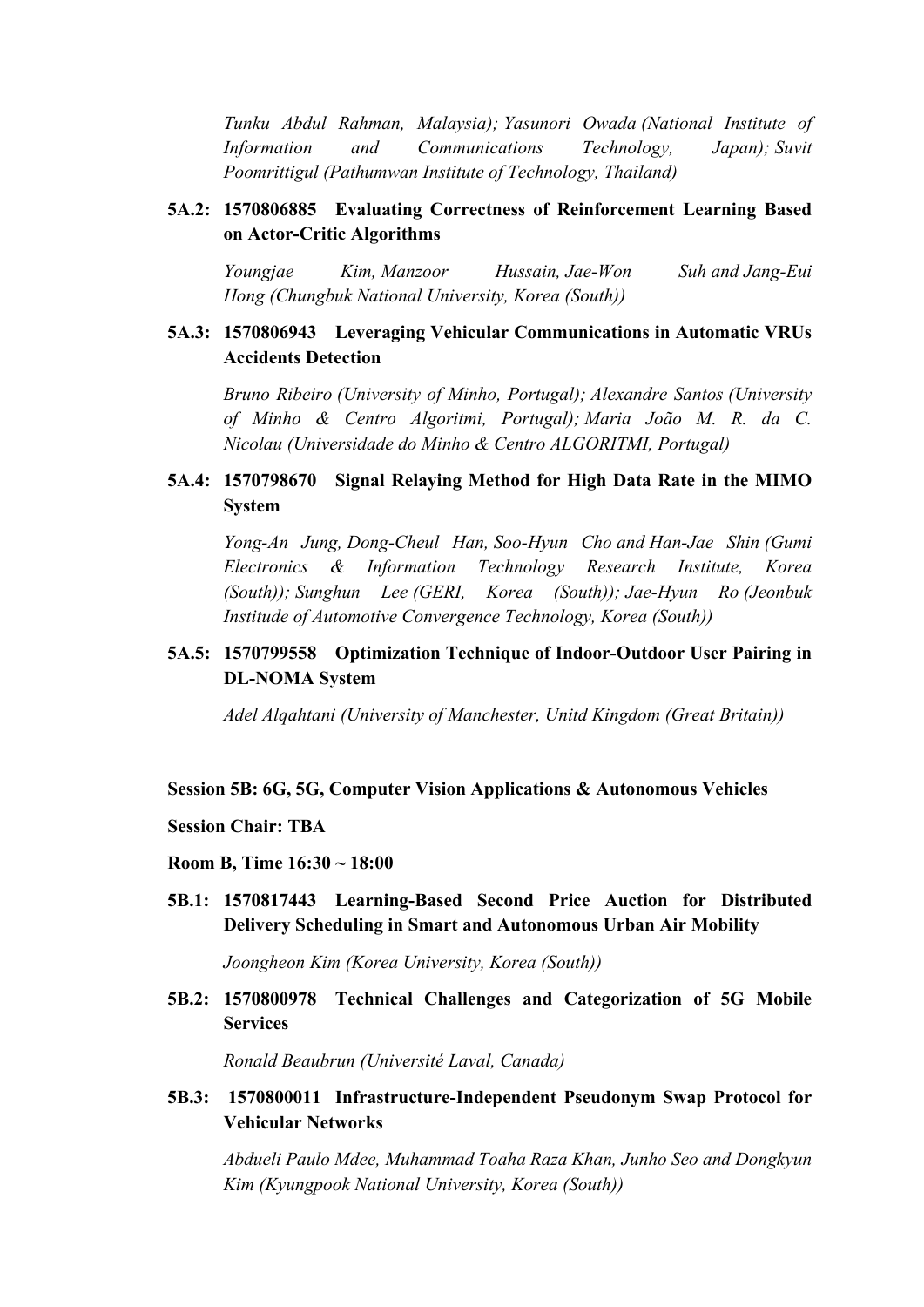## **5B.4: 1570807022 Recent Advances in a Medical Domain Metaverse: Status, Challenges, and Perspective**

*Jose M Ruiz Mejia and Danda B. Rawat (Howard University, USA)*

## **5B.5: 1570814430 Search Space Adaptation for Differentiable Neural Architecture Search in Image Classification**

*Youngkee Kim (Korea Univiersity, Korea (South)); Soyi Jung (Hallym University, Korea (South)); Minseok Choi (Kyung Hee University, Korea (South)); Joongheon Kim (Korea University, Korea (South))*

#### **Session 6A: Cyber-physical system (CPS) & Information Networks**

- **Session Chair: TBA**
- **Room A, Time 9:30 ~ 11:00**
- **6A.1: 1570803890 Design and Implementation of a Digital Twin Platform in Vertical Farming Systems**

*Taehwan Ko and Lee Hea-Min (Korea Electronics Technology Institute, Korea (South)); Sung-Woo Byun (Korea Electronics Technology Institute (KETI) & Jeonbuk Regional Branch, Korea (South)); Donghee Noh and Choi Ju-Hwan (Korea Electronics Technology Institute, Korea (South))*

## **6A.2: 1570810652 User-Centered Design to Enhance IoT Cybersecurity Awareness of Non-Experts in Smart Buildings**

*Hanning Zhao and Bilhanan Silverajan (Tampere University, Finland)*

### **6A.3: 1570801766 CNN Based Multi-View Image Quality Enhancement**

*Gyu-Lee Jeon (Ewha Womans University, Korea(South)); Hee-Jae Kim, Eun Yeo and Jewon Kang (Ewha Womans University, Korea (South))*

**6A.4: 1570800681 Improving Per-Flow Fairness by ML-Based Estimation of Competing Flows' Congestion Control Algorithm** 

*Keito Maeta, Gen Kitagata and Go Hasegawa (Tohoku University, Japan)*

**6A.5: 1570806779 Mitigating Coordinate Transformation for Solving Partial Differential Equations with Physics-Informed Neural Networks**

*Hyo-Seok Hwang, Suhan Son and Junhee Seok (Korea University, Korea (South))*

## **Session 6B: Network Theory and Network Science**

**Session Chair: TBA**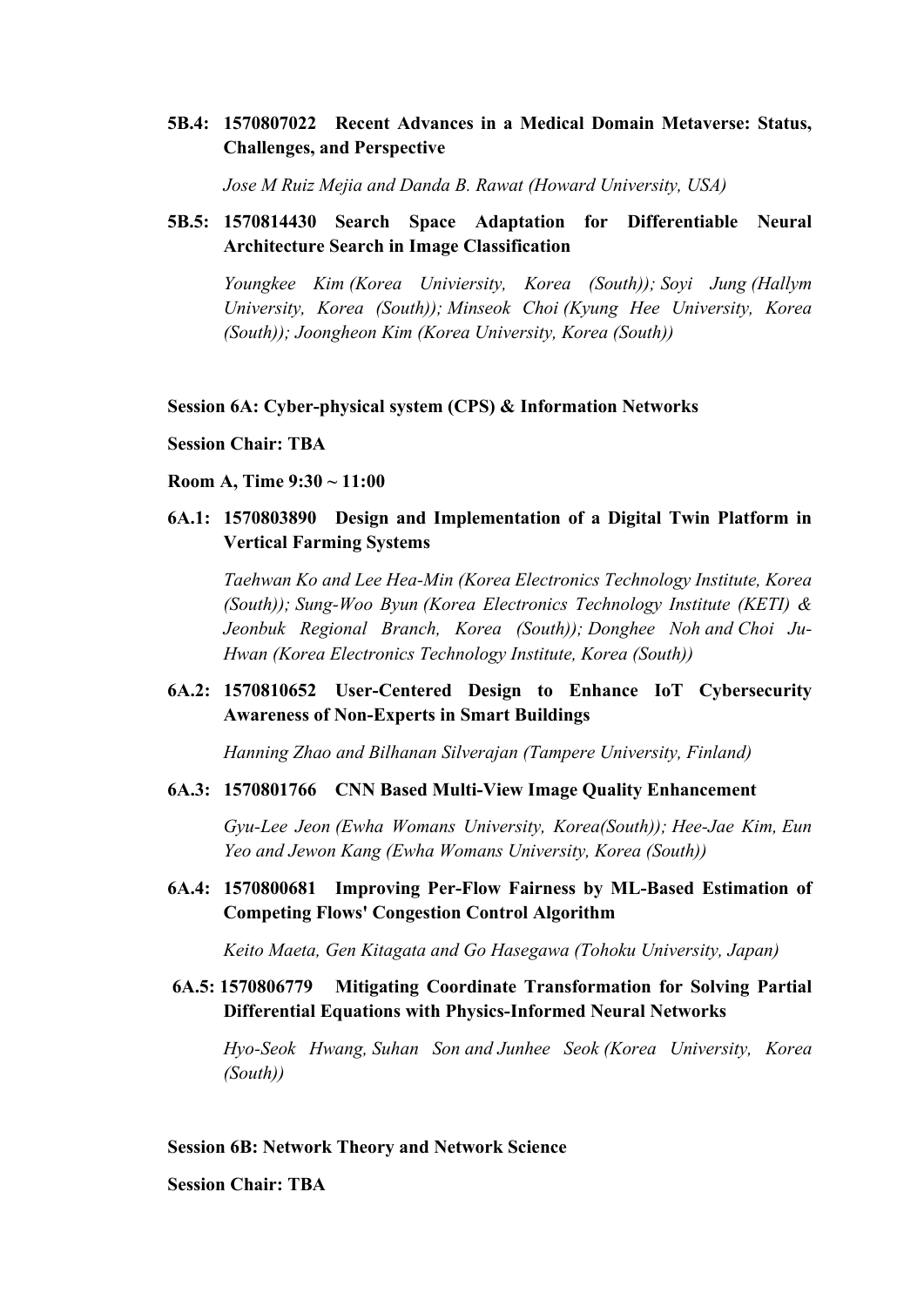#### **Room B, Time 9:30 ~ 11:00**

### **6B.1: 1570800940 Experimental Evaluation of Roaming Performance of Cellular IoT Networks**

*Kalpit Ballal (Danmarks Tekniske Universitet, Denmark); Radheshyam Singh, Lars Dittmann and Sarah Ruepp (Technical University of Denmark, Denmark)*

## **6B.2: 1570806888 Traffic Analytics Development Kits (TADK): Enable Real-Time AI Inference in Networking Apps**

*Kun Qiu and Harry Chang (Intel, China); Ying Wang (Intel R&D, China); Xiahui Yu, Wenjun Zhu, Yingqi Liu, Jianwei Ma and Weigang Li (Intel, China); Xiaobo Liu and Shuo Dai (ZTE, China)*

# **6B.3: 1570804257 A Framework for Named Networking on Edge AI, Fritz Kevin Flores and Marnel Peradilla**

*Fritz Kevin Flores and Marnel Peradilla (De La Salle University, Philippines)*

**6B.4: 1570810721 Fault-Tolerant Distributed AAA Architecture Supporting Connectivity Disruption**

*Karri Huhtanen (Radiator Software Oy, Finland); Antti Kolehmainen (Tampere University, Finland)*

# **6B.5: 1570798619 An Improved Relay Selection Scheme for FD-MIMO Based System**

*Sung-hun Lee, Sang-Bong Byun, Dong-Cheul Han, Han-Jae Shin, Soo-Hyun Cho and Yong-An Jung (Gumi Electronics & Information Technology Research Institute, Korea (South))*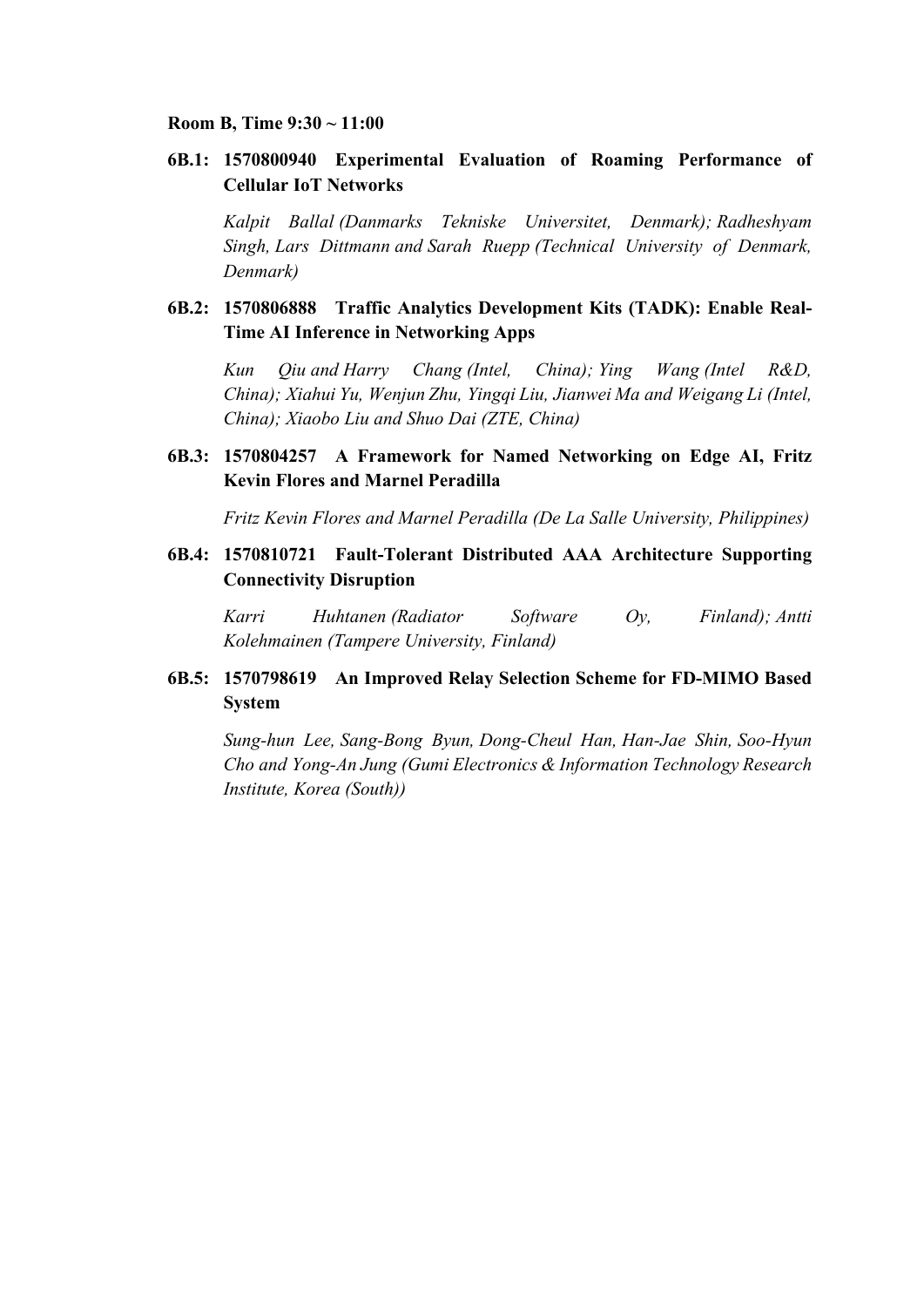**Workshop 1A: IV 2022**

**Session Chair: TBA**

#### **Room A, Time 16:30 ~ 17:30**

# **W1A.1: 1570814358 Analysis of V2V Communication Performance on Roads and Tunnels Surrounded by Mountains**

*Young Jin Yoon (University of Kyung Pook, Korea (South)); Dong Seog Han (Kyungpook National University, Korea (South))*

## **W1A.2: 1570806761 3D Map Reconstruction from Single Satellite Image Using a Deep Monocular Depth Network**

*ChangMin Son and Soon-Yong Park (Kyungpook National University, Korea (South))*

# **W1A.3: 1570808271 Pig Treatment Classification on Thermal Image Data Using Deep Learning**

*Savina Colaco (Kyungpook National University, Korea (South)); Jung Hwan Kim (KyungPook National University, Korea (South)); Alwin Poulose (Kyungpook National University, Korea (South)); Sanne Van Zutphen and Suresh Neethirajan (Wageningen University & Research, The Netherlands); Dong Seog Han (Kyungpook National University, Korea (South))*

# **W1A.4: 1570812813 Dual-Inferences Mechanism for Real-Time Semantic Segmentation**

*Min Young Kim and Quyen Van Toan (Kyungpook National University, Korea (South))*

## **W1A.5: 1570812992 End-To-End Autonomous Driving Using the Ape-X Algorithm in Carla Simulation Environment**

*Jae Yun Jun Kim (ECE Paris, France); Maxence Hussonnois (Deakin University, Australia)*

#### **Workshop 1B: SRIoT 2022 I**

#### **Session Chair: TBA**

### **Room A, Time 16:30 ~ 17:30**

## **W1B.1: 1570812956 Device Adaptive Control Method Considering Power Consumption for Pedestrian-to-Infrastructure Communication**

*Atsuki Mukoda and Noriyuki Oki (The University of Electro-Communications & Advanded Wireless and Communication Research Center (AWCC), Japan); Ayumu Ueda (The University of Electro-Communications & Advanced*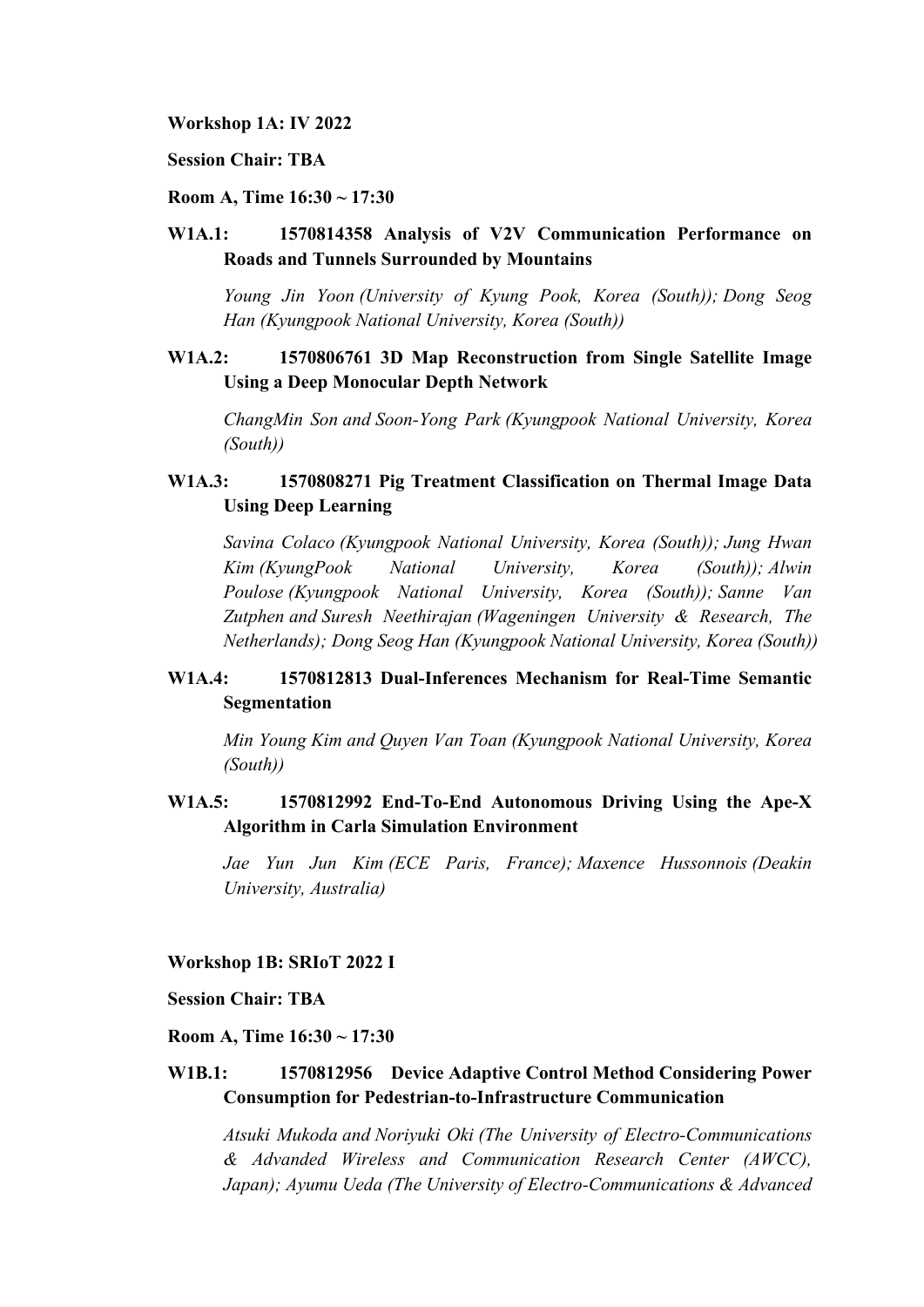*Wireless and Communication Research Center (AWCC), Japan); Takeo Fujii (The University of Electro-Communications, Japan)*

### **W1B.2: 1570808419 Evaluation of Transmission Timing Control Error for QZSS Short Message SS-CDMA Communication System**

*Hiroshi Oguma and Rei Kawai (National Institute of Technology, Toyama College, Japan); Suguru Kameda (Hiroshima University, Japan); Noriharu Suematsu (Tohoku University, Japan)*

# **W1B.3: 1570810779 Characteristics of RSSI Kriging Interpolated Value in Neighborhood of Buildings**

*Ryo Miyamoto and Shusuke Narieda (Mie University, Japan); Takeo Fujii (The University of Electro-Communications, Japan); Hiroshi Naruse (MIE UNIV, Japan)*

# **W1B.4: 1570816038 Differential Packet Level Index Modulation for Low Power Wide Area System**

*Mai Ohta (Fukuoka University, Japan); Takeo Fujii (The University of Electro-Communications, Japan)*

#### **Workshop 1C: SRIoT 2022 II**

#### **Session Chair: TBA**

#### **Room A, Time 16:30 ~ 17:30**

# **W1C.1: 1570816513 Dual Energy-Aware Based Trajectory Optimization for UAV Emergency Wireless Communication Network: A Multi-Armed Bandit Approach**

*Amr Amrallah (Tokyo Institute of Technology, Japan); Ehab Mahmoud Mohamed (Aswan University, Egypt); Gia Khanh Tran (Tokyo Institute of Technology, Japan); Kei Sakaguchi (Tokyo Institute of Technology & Fraunhofer HHI, Japan)*

# **W1C.2: 1570810217 Identifying Invalid Nodes in Bluetooth Mesh Networks by Using the Bayesian Probability Classification Algorithm and Time to Live**

*Ta-Te Lu, Yi-Hsuan Li and Yu-Jheng Bo (Chien Hsin University of Science and Technology, Taiwan)*

# **W1C.3: 1570814582 Performance Evaluation of Highly Efficient Information Collection Methods by Trend Analysis of Sensor Information Using Pre-Learning**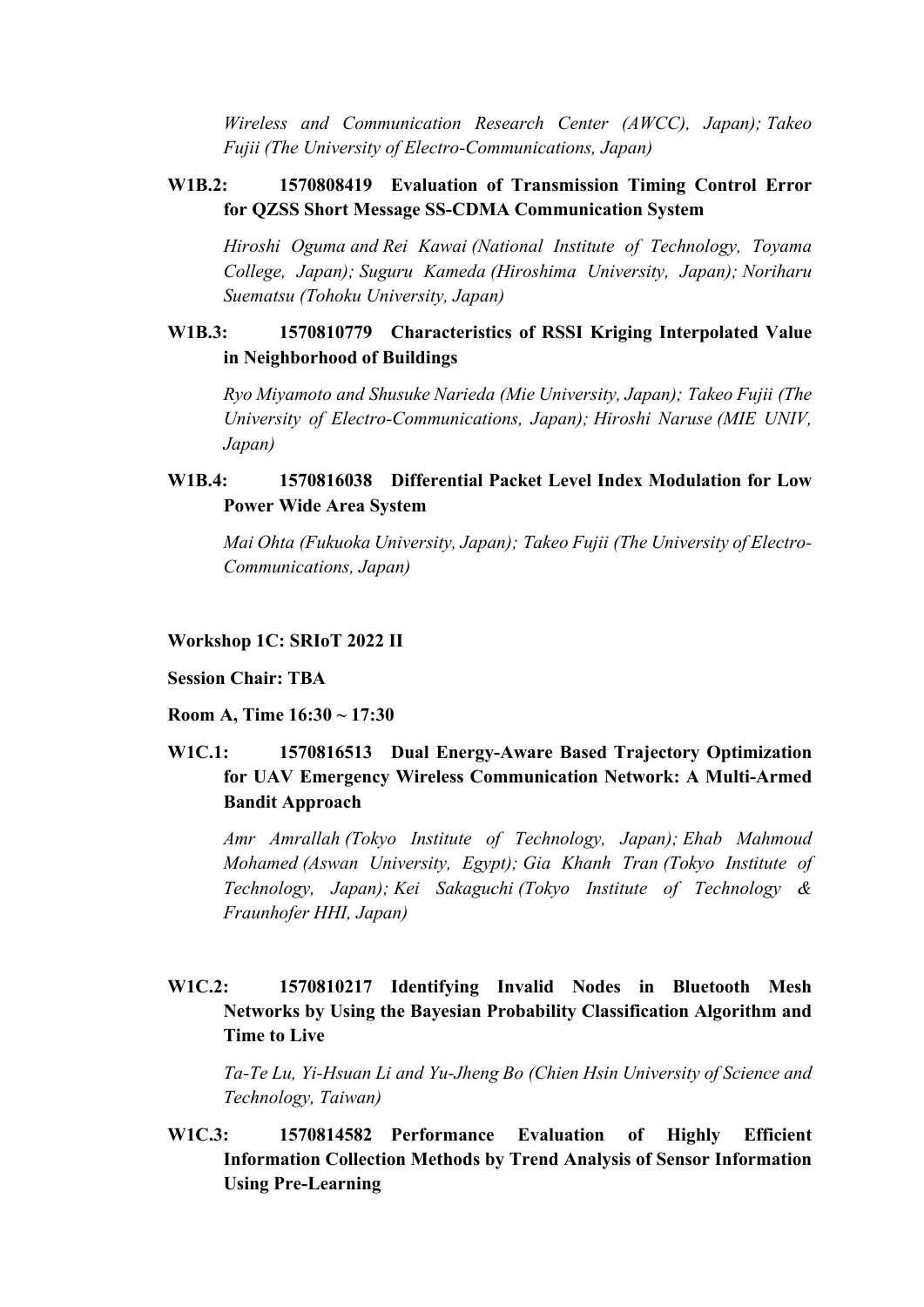*Ryuji Miyamoto, Osamu Takyu and Hiroshi Fujiwara (Shinshu University, Japan); Koichi Adachi (The University of Electro-Communications, Japan); Mai Ohta (Fukuoka University, Japan); Takeo Fujii (The University of Electro-Communications, Japan)*

# **W1C.4: 1570814960 High-Sensitivity Detection Method for Signals in PhyC-SN**

*Toshi Ito and Osamu Takyu (Shinshu University, Japan); Mai Ohta (Fukuoka University, Japan); Takeo Fujii and Koichi Adachi (The University of Electro-Communications, Japan)*

#### **Poster Session 1**

**Session Chair: TBA**

#### **Room C, Time 16:30 ~ 18:00**

**P1.1: 1570800436 A Lightweight End-To-End Neural Networks for Decoding Motor Imagery Brain Signal**

*Hyeon Kyu Lee, Ji-Soo Myoung and Young-Seok Choi (Kwangwoon University, Korea (South))*

# **P1.2: 1570804484 Reinforcement Learning-Based Multiple Camera Collaboration Control Scheme**

*Dongchil Kim (Korea Electronics Techonlogy Institute (KETI), Korea (South)); Chang Mo Yang (Korea Electronics Technology Institute, Korea (South))*

## **P1.3: 1570808974 Multi-Label Text Classification of Economic Concepts from Economic News Articles Using Natural Language Processing**

*Soo Jeong Kim and Junhee Seok (Korea University, Korea (South))*

### **P1.4: 1570811375 TCAE: Temporal Convolutional Autoencoders for Time Series Anomaly Detection**

*Jinuk Park (Korea Electronics Technology Institute, Korea (South)); Yongju Park (Korea Electronics Technology Institute (KETI), Korea (South)); Changil Kim (Korea Electronics Technology Institute, Korea (South))*

# **P1.5: 1570804942 Ride-Hailing Service Aware Electric Taxi Fleet Management Using Reinforcement Learning**

*Paul Silva (Jeonbuk National University, Korea (South)); Young-Joo Han (Hyundai Motor Group, Korea (South)); Young-Chon Kim (Chonbuk National University, Korea (South)); Dong-Ki Kang (Jeonbuk National University, Korea (South))*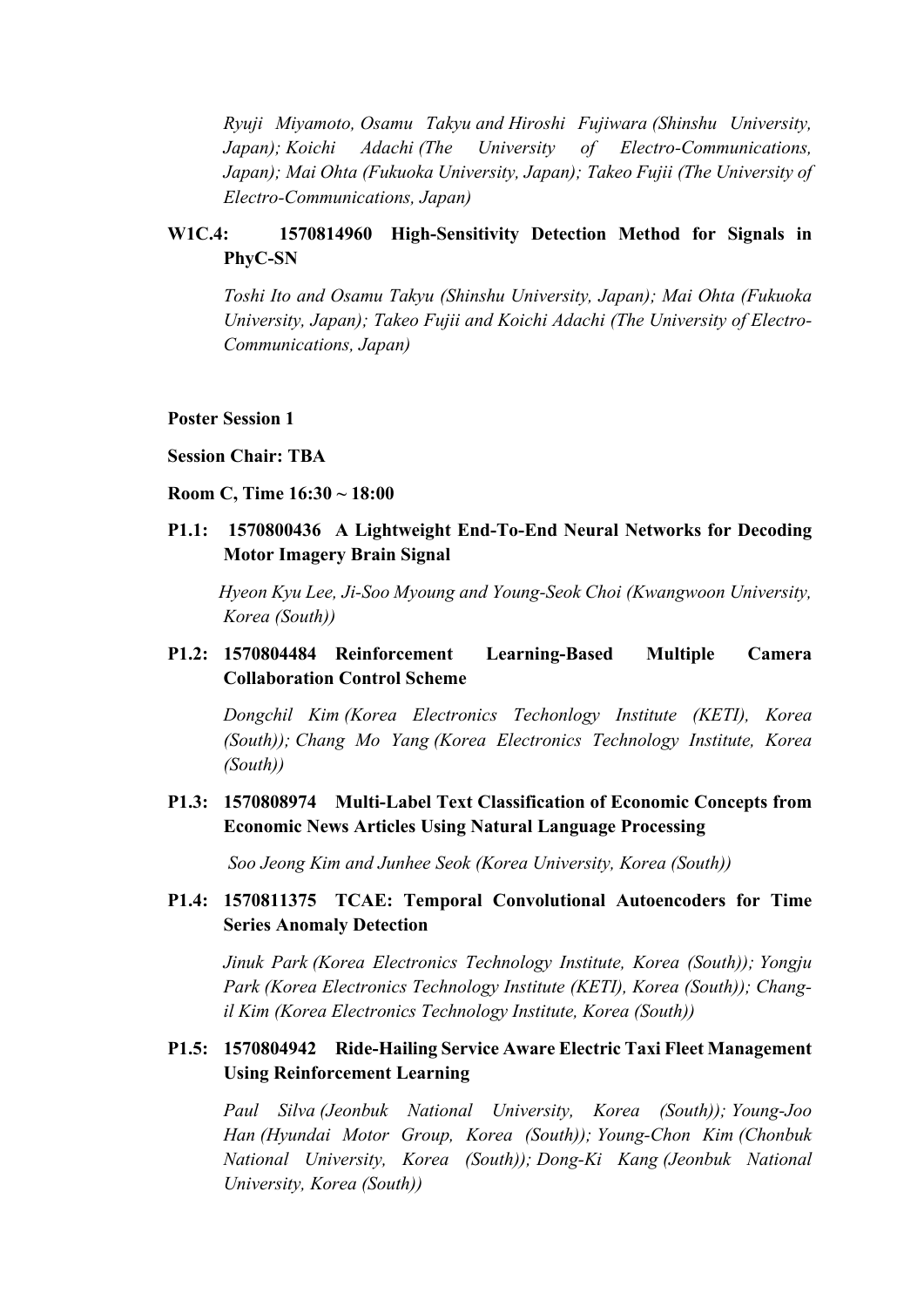# **P1.6: 1570819844 Decentralized Identifiers (DIDs)-Based Authentication Scheme for Smart Health Care System,**

*Alnazif Mohammed Alnour and Ki-Hyung Kim (Ajou University, Korea (South))*

**Poster Session 2**

**Session Chair: TBA**

**Room C, Time 16:30 ~ 18:00**

## **P2.1: 1570800935 Accelerating University Admission System Using Machine Learning Techniques**

*Basil Y Alothman (Kuwait College of Science and Technology (KCST), Kuwait); Hanadi Alazmi, Mohammad Bin Ali and Noor Alqallaf (Kuwait College of Science and Technology, Kuwait); Murad Khan (Kyungpook National University & Sarhad University of Science and Technology, Korea (South))*

# **P2.2: 1570799726 Unsupervised Deep Learning-Based End-To-End Network for Anomaly Detection**

*Bekhzod Olimov, Barathi Subramanian and Jeonghong Kim (Kyungpook National University, Korea (South))*

## **P2.3: 1570800952 VLC Positioning by Hybrid Wk-NN/DNN in Indoor Environment**

*Sung Hyun Oh (Tech University of Korea, Korea (South)); Jeong Gon Kim (Korea Polytechnic University, Korea (South))*

## **P2.4: 1570800696 Detecting the Ripeness of Strawberries and the Coordinates of the Hull Using Deep Learning**

*Seojeong Kim and Sunghwan Jeong (Korea Electronics Technology Institute, Korea (South)); Heegon Kim and Sooho Jeong (Jeonnam Agricultural Research & Extension Services, Korea (South)); Yun Ga-yun (Jeonnam Agricultural Research & Extension Servies, Korea(South), Korea (South)); Keunho Park (Korea Electronics Technology Institute, Korea (South))*

## **P2.5: 1570810893 Introduction to a New Use-Case Based on MPEG-IoMT: Time-Series Temperature Data Analysis by the Flower Condition**

*Jaewon Moon (Korea Electronics Technology Institute, Korea (South))*

**Poster Session 3**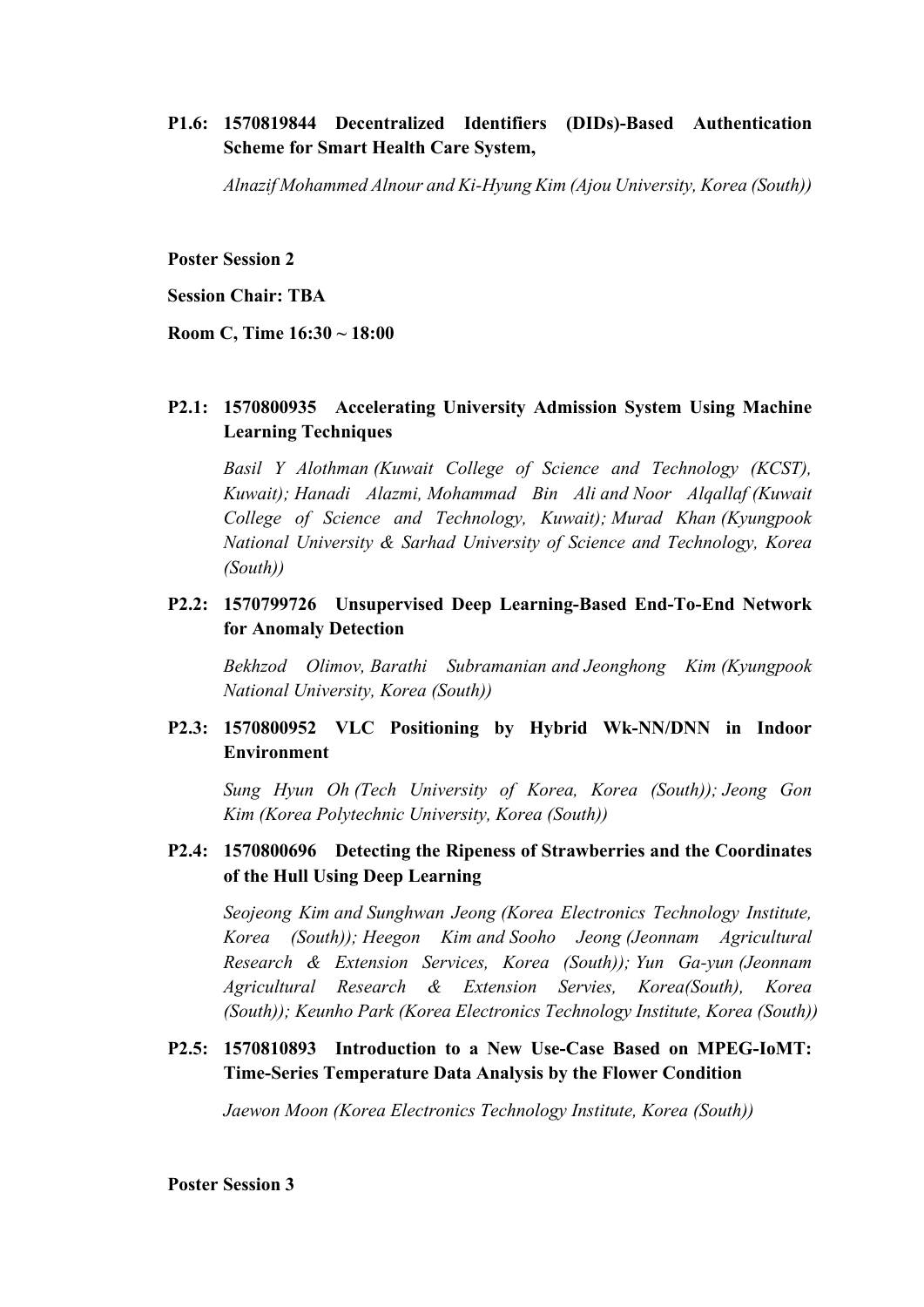#### **Session Chair: TBA**

#### **Room C, Time 16:30 ~ 18:00**

**P3.1: 1570812110 Short-Term PM2.5 Prediction Using Modified Attention Seq2Seq BiLSTMM** 

*Ida Bagus Krishna Yoga Utama, Duc Hoang Tran and Yeong Min Jang (Kookmin University, Korea (South))*

# **P3.2: 1570812114 An Improved Sensor Anomaly Detection Method in IoT System Using Federated Learning**

*Duc Hoang Tran, Van Linh Nguyen, Ida Bagus Krishna Yoga Utama and Yeong Min Jang (Kookmin University, Korea (South))*

### **P3.3: 1570800412 Enhanced 3D Action Recognition Based on Deep Neural Network**

*Sungjoo Park (KETI, Korea (South)); Dongchil Kim (Korea Electronics Techonlogy Institute (KETI), Korea (South))*

## **P3.4: 1570800442 Object Tracking of Aerial Imaging Device Image Using Variational Autoencoder and External Memory**

*Keunho Park, Byoungjun Kim, Donghoon Kim, Seon-Hyeong Kim, Seojeong Kim and Sunghwan Jeong (Korea Electronics Technology Institute, Korea (South))*

## **P3.5: 1570812436 MissVoxelNet: 3D Object Detection for Autonomous Vehicle in Snow Conditions**

*Myungsik Yoo and Anh Do (Soongsil University, Korea (South))*

#### **Poster Session 4**

#### **Session Chair: TBA**

#### **Room C, Time 9:30 ~ 11:00**

**P4.1: 1570800824 A Comparative Analysis of 2D Deep CNN Models for Arrhythmia Detection Using STFT-Based Long Duration ECG Spectrogram**

*Tabassum Islam Toma and Sunwoong Choi (Kookmin University, Korea (South))*

**P4.2: 1570804518 Learning Based Clinical Diagnosis Framework for Inconsistently and Partially Labeled Dataset**